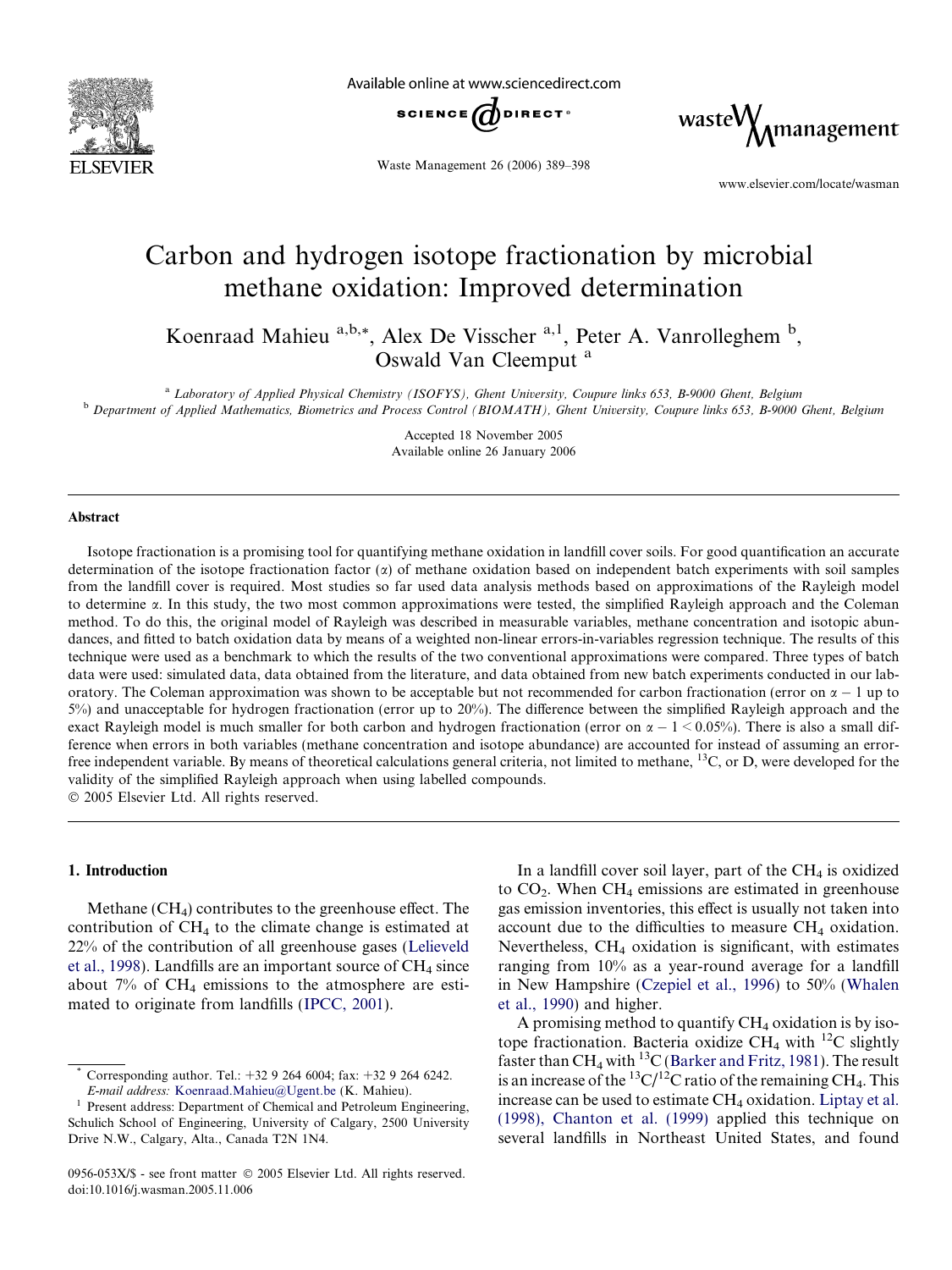<span id="page-1-0"></span>oxidation efficiencies in general agreement with the annual mean value of 10% reported by [Czepiel et al. \(1996\)](#page-8-0).

[Chanton and Liptay \(2000\)](#page-8-0) estimated 20% oxidation for clay and mulch topsoil but this was under a warmer climate than the studies of [Czepiel et al. \(1996\), Liptay et al. \(1998\)](#page-8-0). Much higher oxidation percentages up to 80% were also reported ([Bergamaschi et al., 1998\)](#page-8-0). Large seasonal variations (0–94% oxidation) have been reported for Swedish landfills (Börjesson et al., 2001). [Barlaz et al. \(2004\)](#page-8-0) used the isotope method to compare  $CH<sub>4</sub>$  oxidation efficiencies of soil and compost as landfill cover materials. Other applications of the method were reported by [Christophersen](#page-8-0) [et al. \(2001\), Scheutz et al. \(2003\).](#page-8-0)

The isotope method has been used in other ecosystems as well. [Ambus et al. \(2002\)](#page-8-0) used an isotope method to demonstrate that the occurrence of a threshold concentration for  $CH<sub>4</sub>$  oxidation from the atmosphere by soils is actually the result of CH<sub>4</sub> production. However, isotope data in many ecosystems like marches are much more difficult to interpret than in landfill cover soils, because CH<sub>4</sub> oxidation often occurs in isolated rhizospheric pockets where  $CH_4$  oxidation is nearly complete, leaving no trace on the isotope signature of the emitted CH<sub>4</sub> ([Happell et al., 1993](#page-8-0)).

The enrichment of  $^{13}$ C in CH<sub>4</sub> is measured as isotopic abundance:

$$
\delta^{13}\mathbf{C} = \left(\frac{R}{R_{\rm st}} - 1\right) \cdot 1000\%o\tag{1}
$$

with R the isotope ratio <sup>13</sup>C/<sup>12</sup>C of the sample and  $R_{\rm st}$  the isotope ratio of the reference standard (VPDB for carbon).

When the isotope ratios are measured at the waste, where  $CH_4$  is produced, and at the top of the landfill, the fraction of  $CH<sub>4</sub>$  oxidized can be calculated with the equation [\(Blair et al., 1985](#page-8-0)):

$$
f_{\text{ox}} = \frac{\delta E - \delta A}{1000 \cdot (\alpha - \alpha_{\text{trans}})}
$$
(2)

with  $\delta E$  the isotopic abundance of the emitted CH<sub>4</sub>,  $\delta A$  the isotopic abundance of the produced  $CH_4$ ,  $\alpha$  the fractionation factor for  $CH_4$  oxidation (i.e., the preference for oxidizing <sup>12</sup>CH<sub>4</sub> above <sup>13</sup>CH<sub>4</sub>) and  $\alpha_{trans}$  the fractionation factor for  $CH_4$  transport. Eq. (2) was suggested by [Blair](#page-8-0) [et al. \(1985\)](#page-8-0) for open systems, and is appropriate for landfill cover soils, where  $CH_4$  can move freely to escape to the atmosphere, or to be oxidized by soil methanotrophs.

The fractionation factor for  $CH<sub>4</sub>$  transport is usually assumed to be equal to 1, which means that no fractionation due to transport is assumed. However, [De Visscher](#page-8-0) [et al. \(2004\)](#page-8-0) found that  $\alpha_{trans}$  can be as high as 1.014, due to molecular diffusion of CH4.

Before Eq. (2) can be used to evaluate  $CH<sub>4</sub>$  oxidation from isotope data, it is important that the fractionation factor is determined accurately by means of independent batch tests with soil samples from the cover soil. For the calculation of  $\alpha$  from such batch data, the [Rayleigh](#page-9-0) [\(1896\)](#page-9-0) equation applies. In most studies,  $\alpha$  is calculated by the simplified Rayleigh approach, which is based on the [Rayleigh \(1896\)](#page-9-0) equation. For  $CH<sub>4</sub>$ , the approximate method of [Coleman et al. \(1981\)](#page-8-0), which is also based on the Rayleigh (1896) equation, has often been used to calculate  $\alpha$  based on batch oxidation experiments.

[Hunkeler \(2002\)](#page-8-0) explained that the simplified Rayleigh approach is only applicable for studies at natural abundance level, which means that the Rayleigh approach can be used in batch studies for the determination of  $\alpha$  for CH<sub>4</sub> oxidation. [Scott et al. \(2004\)](#page-9-0) compared different regression methods which use a linearized version of the simplified Rayleigh approach and concluded that there is no improvement in comparison with the classical linear regression for parameter estimation of  $\alpha$ . The errors associated with the method of [Coleman et al. \(1981\)](#page-8-0) have not been evaluated yet.

The aim of this paper is to test the accuracy of the method of [Coleman et al. \(1981\)](#page-8-0) and the simplified Rayleigh approach by comparison with a benchmark method based on the original [Rayleigh \(1896\)](#page-9-0) model. The methods were applied to simulated batch data, as well as on real data obtained from the literature and obtained in our laboratory. We report the relative error of each method as  $(\alpha - 1)$ , because, following Eq. (2), this is also the relative error on  $f_{\text{ox}}$  resulting from an incorrect estimate of  $\alpha$ .

# 2. Theoretical background

For a closed system the method of [Rayleigh \(1896\)](#page-9-0) can be used to describe the effect of  $CH<sub>4</sub>$  oxidation on the  ${}^{13}C/{}^{12}C$  isotope ratio:

$$
\frac{d^{13}C}{d^{12}C} = \frac{k_{13}}{k_{12}} \cdot \frac{^{13}C}{^{12}C}
$$
 (3)

with  $^{12}$ C and  $^{13}$ C the carbon isotope concentrations of the remaining CH<sub>4</sub> and  $k_{12}$  and  $k_{13}$  the oxidation rate constants of these isotopes,  $d^{13}C$  and  $d^{12}C$  refer to infinitesimal changes of  ${}^{12}C$  and  ${}^{13}C$  concentrations and should not be confused with  $\delta^{13}$ C.

The ratio  $k_{12}/k_{13}$  is the fractionation factor  $\alpha$ . In some studies,  $\alpha$  is defined as the inverse,  $k_{13}/k_{12}$  ([King et al.,](#page-8-0) [1989; Ambus et al., 2002](#page-8-0)). If  $\alpha$  is constant the solution of equation (3) is:

$$
\frac{^{13}C/^{12}C}{^{13}C_0/^{12}C_0} = \left(\frac{^{12}C}{^{12}C_0}\right)^{\frac{1-z}{z}}
$$
(4)

with  ${}^{12}C_0$  and  ${}^{13}C_0$  the initial carbon isotope concentrations of the  $CH_4$ . The derivation of Eq. (4) is given in Appendix A.

The ratio  $k_{12}/k_{13}$  is the fractionation factor  $\alpha$ . In some studies,  $\alpha$  is defined as the inverse,  $k_{13}/k_{12}$  ([King et al.,](#page-8-0) [1989; Ambus et al., 2002](#page-8-0)). If  $\alpha$  is constant the solution of equation (3) is:

$$
{}^{12}\text{C} = \frac{\text{CH}_4}{1 + \frac{R_{\text{st}} \times \delta^{13}\text{C}}{1000} + R_{\text{st}}}
$$
  

$$
{}^{13}\text{C} = \frac{\text{CH}_4 \cdot \left(\frac{\delta^{13}\text{C}}{1000} + 1\right)}{\frac{1}{R_{\text{st}}} + \frac{\delta^{13}\text{C}}{1000} + 1}
$$
 (5)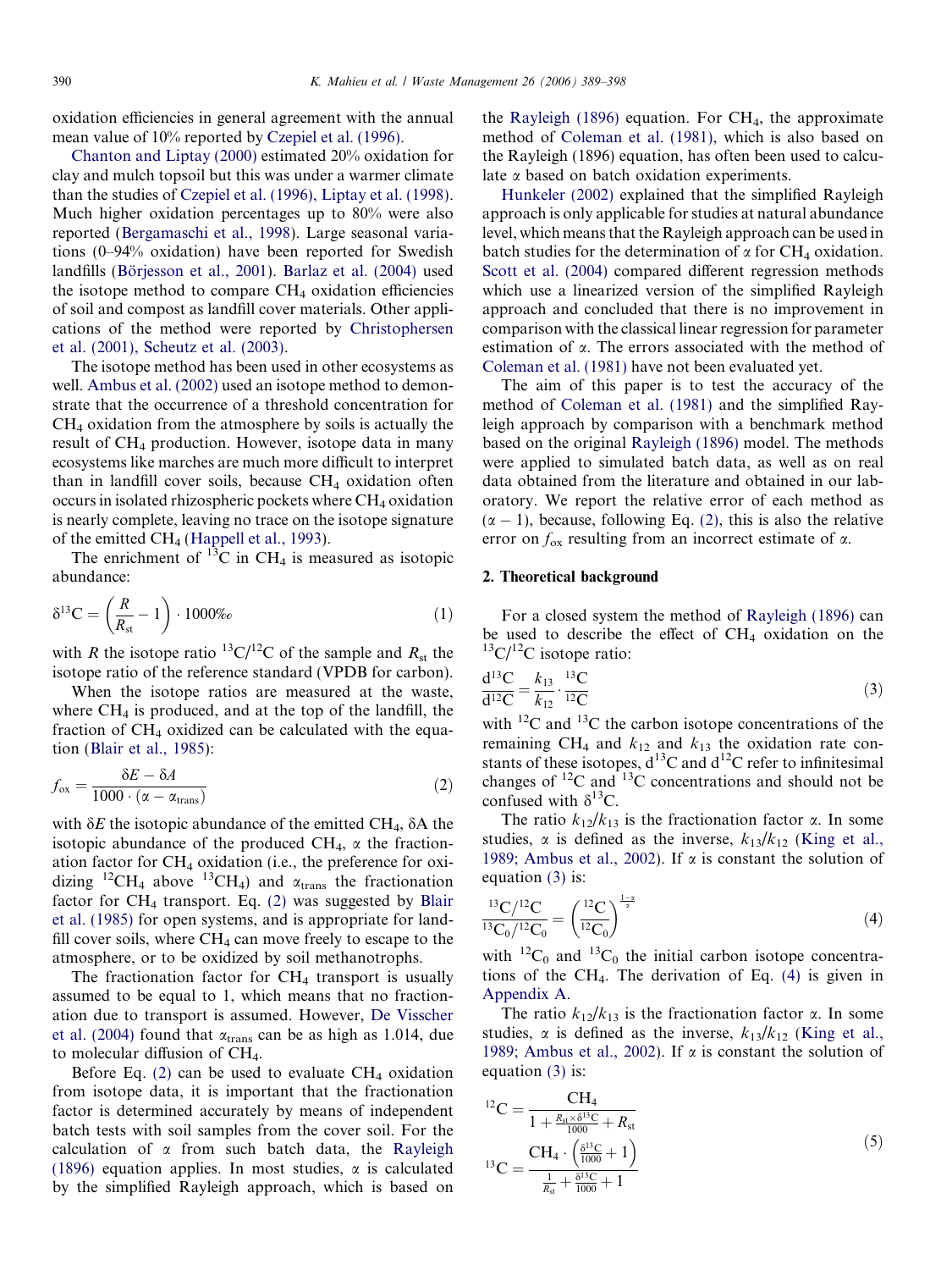<span id="page-2-0"></span>With Eqs. [\(5\)](#page-1-0) the <sup>13</sup>C and <sup>12</sup>C concentrations can be substituted in Eq. [\(4\)](#page-1-0) to obtain measurable variables:

$$
\frac{\delta^{13}C + 1000}{\delta^{13}C_0 + 1000} = \left(\frac{CH_4}{CH_{4,0}} \cdot \frac{\frac{1}{R_{st}} + \frac{\delta^{13}C_0}{1000} + 1}{\frac{1}{R_{st}} + \frac{\delta^{13}C}{1000} + 1}\right)^{\frac{1-x}{\alpha}}
$$
(6)

with  $CH_{4,0}$  the initial  $CH_4$  concentration. Because this equation is rigorously derived from Eq. [\(3\)](#page-1-0) assuming constant  $\alpha$ , without approximations, this equation is referred to as the exact Rayleigh model.

The exact Rayleigh model can be simplified by approximating the  $^{12}$ C concentration by the total CH<sub>4</sub> concentration because the natural  $^{13}$ C concentrations are small  $(1.1\%)$ .

Combining Eqs. [\(4\) and \(1\)](#page-1-0) with CH<sub>4</sub>  $\approx$  <sup>12</sup>C gives:

$$
\frac{\delta^{13}C + 1000}{\delta^{13}C_0 + 1000} = \left(\frac{CH_4}{CH_{4,0}}\right)^{\frac{1-\alpha}{\alpha}}
$$
(7)

Eq. (7) is best known as the Rayleigh approach (e.g., [Liptay et al., 1998; Snover and Quay, 2000; De Visscher](#page-8-0) [et al., 2004\)](#page-8-0). In this paper it is referred to as the simplified Rayleigh approach to avoid confusion with the exact Rayleigh approach.

[Coleman et al. \(1981\)](#page-8-0) made further approximations. After rearranging the left-hand side of Eq. (7) and taking the logarithm, they approximated the left-hand side as follows:

$$
\ln\left(1+\frac{\delta^{13}\mathbf{C}-\delta^{13}\mathbf{C}_0}{\delta^{13}\mathbf{C}_0+1000}\right) \approx \frac{\delta^{13}\mathbf{C}-\delta^{13}\mathbf{C}_0}{\delta^{13}\mathbf{C}_0+1000}
$$
 (8)

because  $\ln(1+x) = x - \frac{x^2}{2} \dots \approx x$  for a small x. This approximation was considered acceptable because the difference between the  $\delta$  values during an experiment is small.

Eq. (8) was further simplified because the initial abundance is small:

$$
\frac{\delta^{13}C - \delta^{13}C_0}{\delta^{13}C_0 + 1000} \approx \frac{\delta^{13}C - \delta^{13}C_0}{1000}
$$
 (9)

This gives the equation of [Coleman et al. \(1981\),](#page-8-0) which has been used by many researchers (e.g., [Chanton and Liptay,](#page-8-0) 2000; Börjesson et al., 2001):

$$
\frac{\delta^{13}C - \delta^{13}C_0}{1000} = \frac{1 - \alpha}{\alpha} \cdot \ln\left(\frac{CH_4}{CH_{4,0}}\right)
$$
(10)

Essentially the same technique was used by [Miller et al.](#page-8-0) [\(2001\)](#page-8-0) for methyl halides.

Methanotrophs also have a preference for H over D. Consequently two methods are available for the quantification of CH4 oxidation: carbon and hydrogen isotope fractionation. The same derivations as above apply to the H fractionation.

[Mariotti et al. \(1981\)](#page-8-0) developed an equation similar to Eq. (10) and used it for N fractionation.

The models used in the comparison are based on Eqs.  $(6)$ ,  $(7)$ ,  $(10)$ . The equations were rearranged  $(Eq. (11)$ – (13)) to always obtain  $ln(CH_4/CH_{4,0})$  on the left hand side: Rayleigh model:

$$
\ln\left(\frac{CH_4}{CH_{4,0}}\right) = \frac{\alpha}{1-\alpha} \ln\left(\frac{1000 + \delta^{13}C}{1000 + \delta^{13}C_0}\right) + \ln\left(\frac{1000 + \delta^{13}C + \frac{1000}{R_{st}}}{1000 + \delta^{13}C_0 + \frac{1000}{R_{st}}}\right)
$$
(11)

Simplified Rayleigh model:

$$
\ln\left(\frac{\text{CH}_4}{\text{CH}_{4,0}}\right) = \frac{\alpha}{1-\alpha} \ln\left(\frac{1000 + \delta^{13}\text{C}}{1000 + \delta^{13}\text{C}_0}\right) \tag{12}
$$

Coleman model:

$$
\ln\left(\frac{\text{CH}_4}{\text{CH}_{4,0}}\right) = \frac{\alpha}{1-\alpha} \cdot \frac{\delta^{13}\text{C} - \delta^{13}\text{C}_0}{1000} \tag{13}
$$

From Eq. (11),  $\alpha$  can be obtained from experimental data only by nonlinear regression. This is the exact Rayleigh approach.

Plotting Eq. (12) with ln(1000 +  $\delta^{13}$ C) on the X axis and  $ln(CH_4)$  on the Y axis yields a straight line with slope  $\frac{\alpha}{1-\alpha}$ . Therefore,  $\alpha$  can be obtained by linear regression of experimental data in the same plot. This is the approximate Rayleigh approach.

Using Eq.  $(13)$ ,  $\alpha$  can also be obtained by linear regression of the data plotting  $\delta^{13}$ C on the X axis and ln(CH<sub>4</sub>) on the Y axis. This is the Coleman method.

The Coleman method and the simplified Rayleigh approach can also be applied by interchanging the  $X$  and Y axes.

# 3. Materials and methods

# 3.1. Experiments

## 3.1.1. Experimental set-up

The fractionation factor  $\alpha$  was determined with a batch experiment. Soil samples were taken from two landfills: Hooge Maey (Antwerp, Belgium) and Armhoede (Lochem, The Netherlands). A soil sample (100 g) taken from a landfill cover soil layer was put in a bottle of 215 ml 24 h before the experiment, 1 ml  $CH<sub>4</sub>$  was injected to activate the soil and the bottle was closed with a rubber stopper. Just before the experiment the bottle was opened for aeration. The bottle was closed again and  $2 \text{ ml } CH_4$  was added. At regular time intervals, gas samples were taken to measure  $\delta^{13}C$ and the gas concentration. The  $CH<sub>4</sub>$  concentrations were measured with a Chrompack CP 9000 gas chromatograph with a FID detector. The isotopic abundances were measured with an ANCA-TGII isotope ratio mass spectrometer (PDZ Europa Ltd.).

Sampling frequency depended on the activity of the soil samples. For GC analysis it was typically 20 min. For IRMS analysis a sample was taken at the beginning of the experiment and when the  $CH<sub>4</sub>$  concentration was approximately half the concentration of the previous IRMS sample. In a typical experiment, about 20 samples  $(100 \mu l)$  were taken for GC analysis and 5 samples (varying volumes, to obtain 2 µl CH<sub>4</sub>) were taken for IRMS analysis.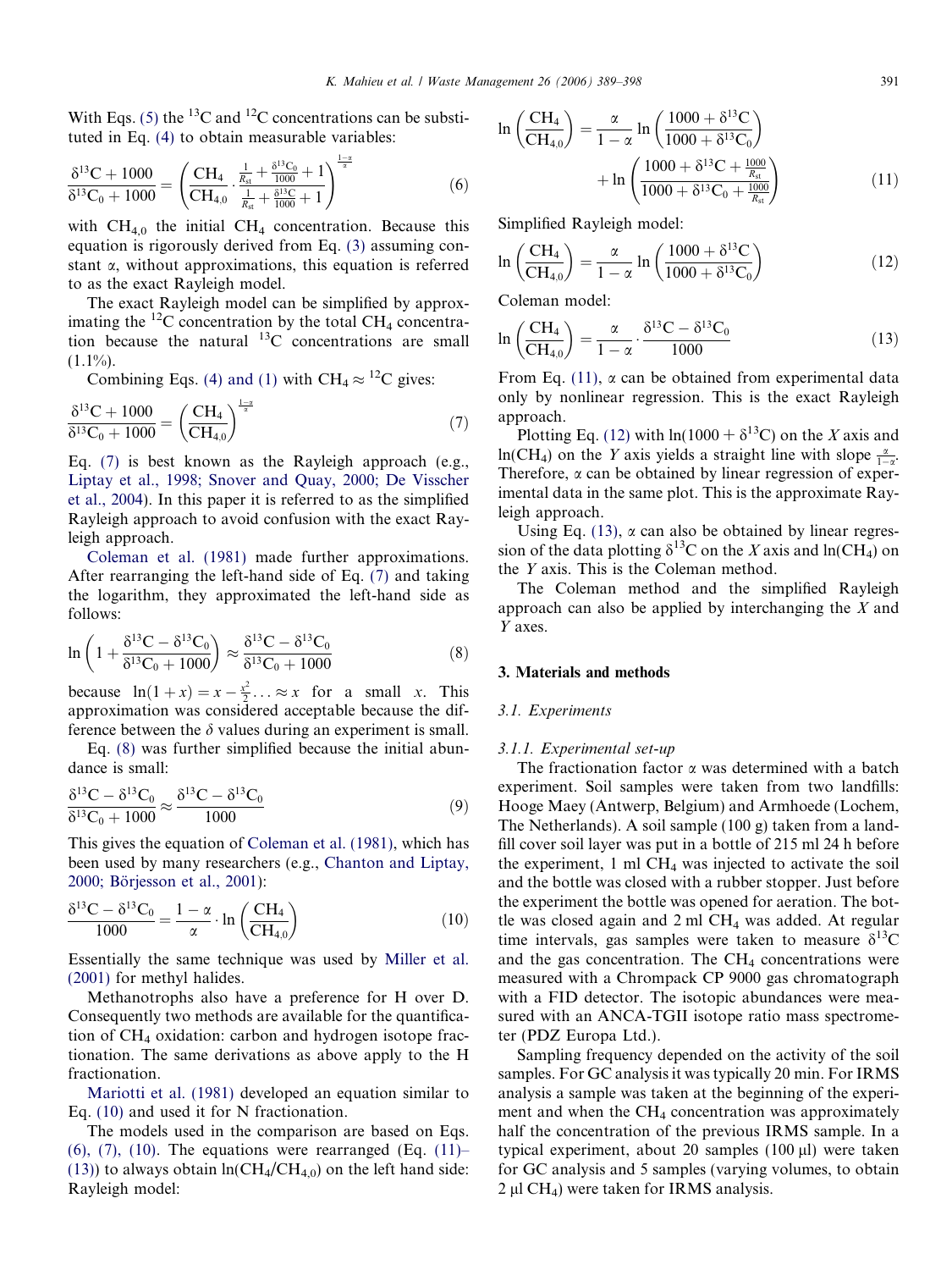## 3.1.2. Measurement variance

It may be expected that errors on concentrations measured with a gas chromatograph are not constant over the measured range of concentrations but increase with increasing concentrations. To obtain an unbiased calibration of a model it is necessary to account for this effect.

Standards were prepared by injecting a known volume of pure  $CH_4$  into empty 215-ml bottles. From these standards, samples were taken repeatedly, and injected into the GC. The number of samples taken from each bottle was limited so the variance created by depletion of  $CH<sub>4</sub>$ in the bottle was negligible compared to the measurement variance. In Fig. 1 the standard deviation of  $CH<sub>4</sub>$  concentration measurements together with the confidence interval is shown. The data shows that the measurement variability is roughly proportional with the concentration, with an average relative error of 1.7%. A parameter estimation with constant weights based on the logarithm of the concentration is consistent with a measurement error proportional to the concentration. From Fig. 1 it is clear that this is a justified assumption. It is concluded that Eqs.  $(11)$ – $(13)$  can be used without further transformations.

# 3.2. Literature data

Data from literature [\(Coleman et al., 1981; Snover and](#page-8-0) [Quay, 2000\)](#page-8-0) were also used to illustrate the differences between the models for hydrogen fractionation.

[Snover and Quay \(2000\)](#page-9-0) measured the uptake of atmospheric CH4 with static flux chambers on native grassland and forested arboretum in Washington State (USA). Before the start of the experiment a sample of ambient air was taken for isotopic analysis. A second sample was taken when the methane concentration dropped to 25– 55% of the initial concentration in the chamber.



Fig. 1. Estimated standard deviation of concentration measurements at different methane concentrations. Error bars are 95% confidence intervals.

In the experiment of [Coleman et al. \(1981\)](#page-8-0) bacteria were collected from different sources and incubated in flasks after addition of methane (18–30%). Periodically samples where taken to measure the  $CH_4$  concentration and isotopic composition.

## 3.3. Parameter estimation

From the experiments the fractionation factor could be calculated with the above mentioned models (Eqs.  $(11)$ – [\(13\)](#page-2-0)) because they were all closed systems. In the experiments of [Snover and Quay \(2000\)](#page-9-0) there was also fractionation by diffusion through the soil. In that case the calculated fractionation factor was a combination of bacterial fractionation and fractionation by diffusion. The data of [Coleman](#page-8-0) [et al. \(1981\)](#page-8-0) and our data refer to bacterial fractionation, because these experiments were incubations in flasks where diffusion plays a minor role.

Parameters (e.g.,  $\alpha$ ) are estimated by minimisation of a function, the objective function, J. In the case of an unweighted regression (simple linear regression in the case of Eqs. [\(12\) and \(13\),](#page-2-0) simple nonlinear regression in the case of Eq.  $(11)$ , the objective function is the sum of squares of the residuals:

$$
J(\alpha) = \sum_{k=1}^{N} (Y_k - \hat{Y}_k(\alpha))^2
$$
 (14)

with  $Y_k$  the measured value of the dependent variable and  $\hat{Y}_k$  its calculated value for the kth measurement.

With this objective function it is assumed that the independent variable (e.g.  $\delta^{13}$ C in Eqs. [\(11\)–\(13\)](#page-2-0) is free of error.

However, both variables used in the models,  $CH<sub>4</sub>$  concentration and the  $\delta^{13}$ C value, are measured and not error-free. This is a so called errors-in-variables problem: both variables have a measurement error. According to [Dochain and Vanrolleghem \(2001\)](#page-8-0), the objective function to be minimised in this case is:

$$
J(\alpha) = \sum_{k=1}^{N} \varepsilon_k^{\mathrm{T}}(\alpha) V_k^{-1} \varepsilon_k(\alpha) \tag{15}
$$

with  $V_k$  the measurement error covariance matrix and  $\varepsilon_k$ the residual vector:

$$
\varepsilon_k(\alpha) = \begin{bmatrix} Y_k - \hat{Y}_k(\alpha) \\ X_k - \hat{X}_k(\alpha) \end{bmatrix}
$$
 (16)

with  $X_k$  the independent, and  $Y_k$  the dependent variable of the kth measurement.

Here the measurement error covariance matrix can be simplified because there is no correlation between the measurement error of  $\delta^{13}$ C and the error of the methane concentration.

$$
V_k^{-1} = \begin{bmatrix} \frac{1}{\sigma_Y^2} & 0\\ 0 & \frac{1}{\sigma_X^2} \end{bmatrix} \tag{17}
$$

with  $\sigma_Y^2$  and  $\sigma_X^2$  the measurement variance of the variables.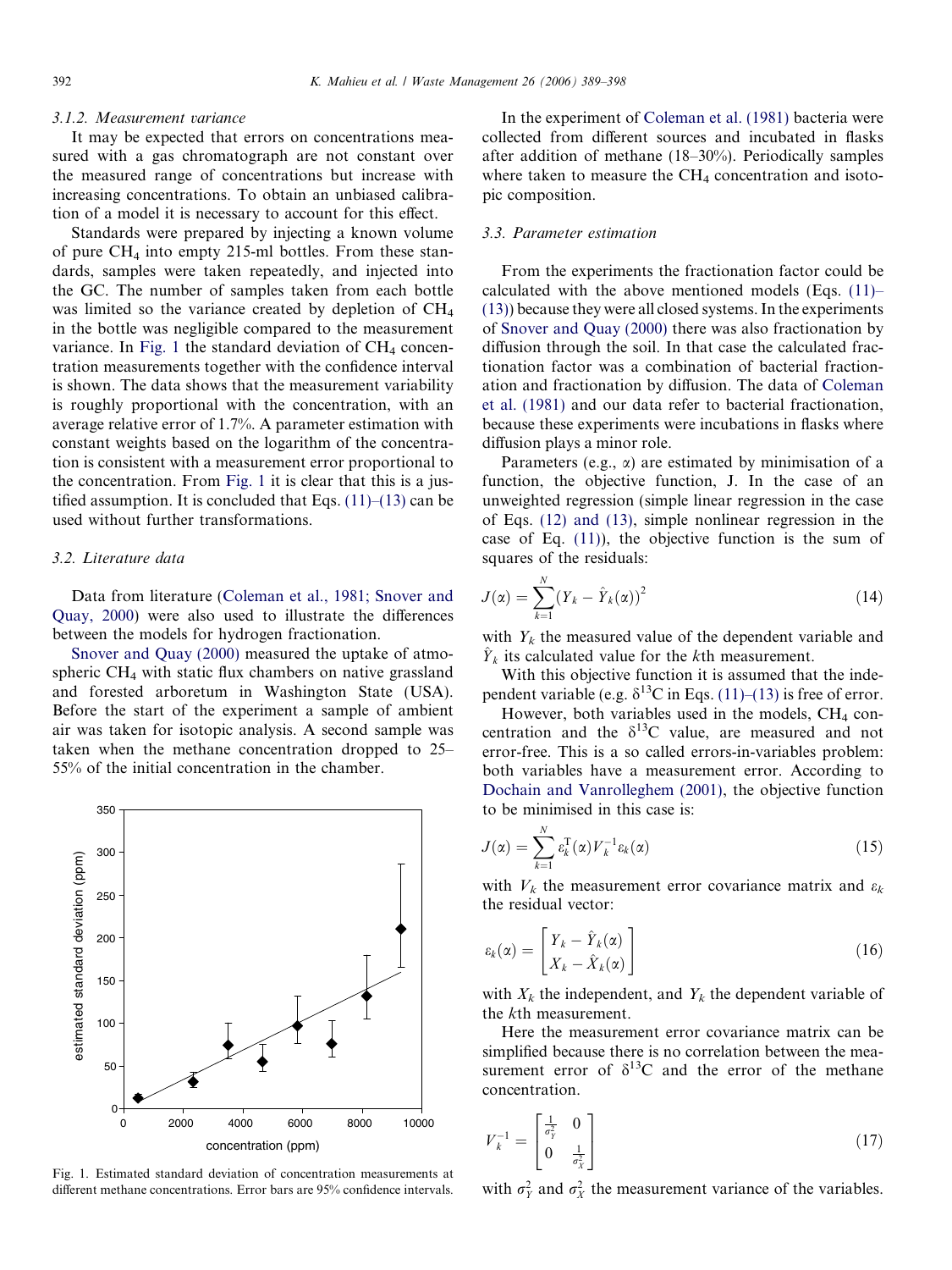<span id="page-4-0"></span>Hence the objective function becomes:

$$
J(\alpha) = \sum_{k=1}^{N} \frac{1}{\sigma_Y^2} (Y_k - \hat{Y}_k(\alpha))^2 + \sum_{k=1}^{N} \frac{1}{\sigma_X^2} (X_k - \hat{X}_k(\alpha))^2
$$
 (18)

For the estimation of the fractionation factor with the errors-in-variables method, knowledge about the measurement errors is needed. With our setup the measuring errors are:  $\sigma_{\delta^{13}C} = 0.6\%$  and  $\sigma_{CH_4} = 0.017CH_4$  with CH<sub>4</sub> the methane concentration.

## 3.4. Determination of parameter estimation error

The parameters defining the  $100(1 - a)\%$  confidence region (e.g.,  $a = 0.05$  for the 95% confidence region) are found where the objective function equals the critical value ([Dochain and Vanrolleghem, 2001](#page-8-0)):

$$
J_{\rm crit} = J_{\rm opt} \cdot \left( 1 + \frac{p}{N_{\rm data} - p} F_{a;p,N_{\rm data} - p} \right) \tag{19}
$$

With  $J_{\text{crit}}$  the critical value and  $J_{\text{opt}}$  the minimum value of the objective function,  $p$  the number of parameters  $(2 \text{ in the})$ present case),  $N_{data}$  the number of data points and  $F_{\alpha,p,N_{data}-p}$  the value of the F distribution with p and  $N_{data} - p$  degrees of freedom and a confidence level a.

#### 3.5. Parameter estimation on simulated data

With the exact model of Rayleigh,  $CH<sub>4</sub>$  concentrations and isotopic abundances were generated for different values of a. Each simulated data set consisted of 5 samples points. Each sample had half the  $CH<sub>4</sub>$  concentration of the previous sample to reflect the experiments (see Section [3.1.1\)](#page-2-0). With these virtual experimental data,  $\alpha$  was estimated again with the approximated models. An ordinary least squares estimation could be used here because there is no measurement error in the simulations. The parameter estimations were performed for typical values of  $\alpha$  for C and H fractionation in landfill cover soils.

The error of each method is reported as percentage: The error of each method is reported as percentage:<br> $\left(\frac{\alpha_{\text{approx}}-\alpha_{\text{true}}}{\alpha_{\text{true}}-1}\cdot 100\right)\%$ . In fractionation studies the deviation  $\delta f \propto \tilde{f}$  from 1 is of importance because the methane oxidation efficiency as calculated from isotope data (Eq. [\(2\)](#page-1-0)) is inversely proportional to  $(\alpha - \alpha_{trans}) \approx (\alpha - 1)$ . Therefore  $(\alpha - 1)$  was used to compare the three models.

# 4. Results and discussion

# 4.1. Theoretical differences between the models

## 4.1.1. Simplified Rayleigh approach

Figs. 2 and 3 show the difference between the true  $\alpha$  and the calculated  $\alpha$ . The differences remain small (<0.05%) for both C and H fractionation, which confirms the finding of [Hunkeler \(2002\)](#page-8-0) that the simplified Rayleigh approach can be used at natural abundance level. The difference increases



Fig. 2. Influence of the approximation of the Rayleigh model on the parameter estimation of  $\alpha$  for C fractionation.



Fig. 3. Influence of the approximation of the Rayleigh model on the parameter estimation of  $\alpha$  for H fractionation.

with increasing values of  $\alpha$ ,  $\delta^{13}C_0$  or  $\delta D_0$ . This is because the fractionation is more pronounced when  $\alpha$  increases.

## 4.1.2. Coleman model

Again, a parameter estimation can be performed on virtual data generated by the exact model.

The results are shown in [Figs. 4 and 5.](#page-5-0) The difference decreases as  $\alpha$  or  $\delta^{13}C_0$  increases. In the case of C fractionation the error can be up to  $5\%$  ([Fig. 4](#page-5-0)). In the case of H fractionation the differences are larger and under some conditions exceed 20% ([Fig. 5\)](#page-5-0). This can be explained by the more negative  $\delta D_0$  for hydrogen. For some combinations of  $\alpha$  and  $\delta D_0$  the error vanishes ([Fig. 5\)](#page-5-0).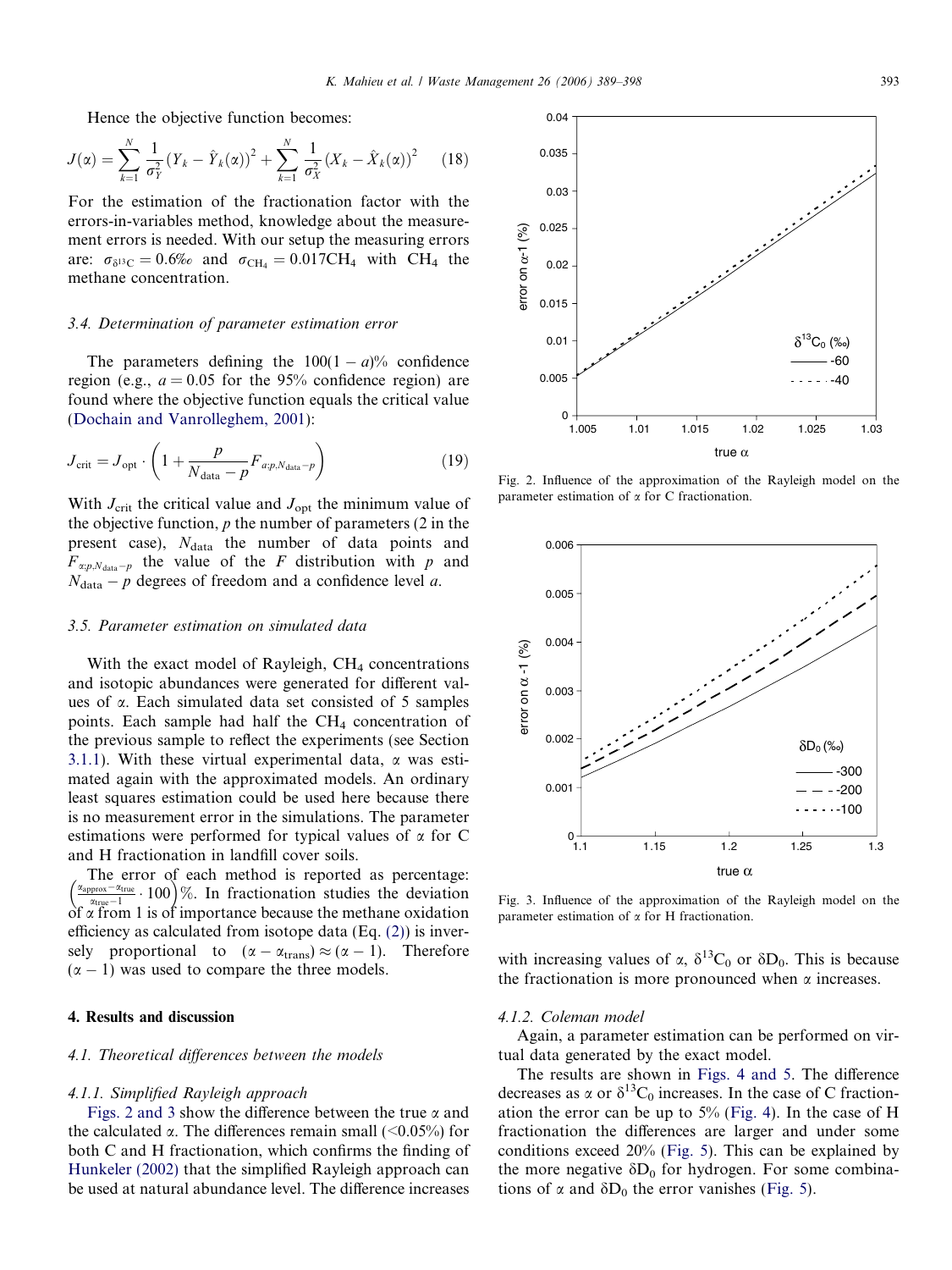<span id="page-5-0"></span>

Fig. 4. Influence of the approximations in the model of [Coleman et al.](#page-8-0) [\(1981\)](#page-8-0) on the parameter estimation of  $\alpha$  for C fractionation.



Fig. 5. Influence of the approximations in the model of [Coleman et al.](#page-8-0) [\(1981\)](#page-8-0) on the parameter estimation of  $\alpha$  for H fractionation.

# 4.2. Illustrative parameter estimations

To illustrate the simulation results some parameter estimations were done with the different approximated models described above on data from actual batch experiments.

In Tables 1 and 2 the results of parameter estimations for experiments with soil of the landfill of Armhoede and Hooge Maey are shown. The fractionation factor was estimated with an errors-in-variables method and also with a simple linear regression where all error is attributed to either  $\delta^{13}$ C or CH<sub>4</sub> to check if it was necessary to apply the errors-in-variables method.

The errors made by approximating the  $CH<sub>4</sub>$  concentration by the  $^{12}$ C concentration are smaller than 0.05%. This justifies the use of the simplified Rayleigh approach. However, [Hunkeler \(2002\)](#page-8-0) concluded that this approximation can only be used for isotopes at natural abundance level and not for studies with labelled compounds.

The approximation of [Coleman et al. \(1981\)](#page-8-0) results in errors of up to  $3\%$ . For both experiments the  $\alpha$  for C fractionation calculated with the model of [Coleman et al.](#page-8-0) [\(1981\)](#page-8-0) lies within the confidence interval of the  $\alpha$  calculated with the model of Rayleigh, but  $\alpha$  is systematically underestimated. Consequently, systematic use of the Coleman model can potentially lead to a systematic overestimation of CH4 oxidation in landfill cover soils.

[Mariotti et al. \(1981\)](#page-8-0) compared the same approximation of [Coleman et al. \(1981\)](#page-8-0) with the simplified Rayleigh approach, but for N fractionation. In the study of [Mariotti](#page-8-0) [et al. \(1981\),](#page-8-0) the differences between the models where of the same magnitude as for C fractionation in this study but the confidence interval was larger.

In this study the experiments consisted of 5 samples at most. If more samples are taken or more experiments in the same conditions are carried out, the confidence interval will be smaller and as a result, the differences between the models will become more statistically significant.

The result of the errors-in-variables method approaches the result obtained when it is assumed that all error is in the  $\delta^{13}$ C measurements. This could be expected because the errors on the  $\delta^{13}$ C measurements relative to the range observed in an experiment are larger than the errors in the CH4 concentration. For example for Hooge Maey:

$$
\frac{\sigma_{\delta^{13}C}}{(\delta^{13}C_0, \delta^{13}C_t)} = \frac{0.6\%}{45\%} = 0.013
$$

$$
\frac{\sigma_{\text{ln CH}_4}}{(\ln \text{CH}_{4,0}, \ln \text{CH}_{4,7})} = \frac{\frac{1}{\text{CH}_4} \sigma_{\text{CH}_4}}{2.7} = 0.006
$$

The numerators of the latter equation are based on the assumption that the errors are sufficiently small to apply differential calculus:  $d(ln \ CH_4) = d(CH_4)/CH_4$ . Based on analysis of simulated data, [Scott et al. \(2004\)](#page-9-0) do not recom-

Table 1

Calculated  $\alpha_c$  values, 95% confidence interval half-width and difference between  $\alpha - 1$  values calculated with different models for data from Hooge Maey

| Rayleigh<br>Simplified Rayleigh<br>Dependent variable |                       |                     | Coleman             | Difference $(\%)^a$ |         |
|-------------------------------------------------------|-----------------------|---------------------|---------------------|---------------------|---------|
|                                                       |                       |                     |                     | Simplified Rayleigh | Coleman |
| $\delta^{13}C$                                        | $1.01731 \pm 0.00052$ | $1.01731 + 0.00064$ | $1.01709 + 0.00057$ | 0.040               | $-1.3$  |
| ln CH <sub>4</sub>                                    | $1.01732 \pm 0.00052$ | $1.01733 + 0.00064$ | $1.01710 + 0.00057$ | 0.020               | $-1.3$  |
| Both variables                                        | $1.01731 \pm 0.00051$ | $1.01732 + 0.00051$ | $0.01709 + 0.00046$ | 0.020               | $-1.3$  |

<sup>a</sup> Difference between approximated models and Rayleigh model (% on  $\alpha - 1$ ).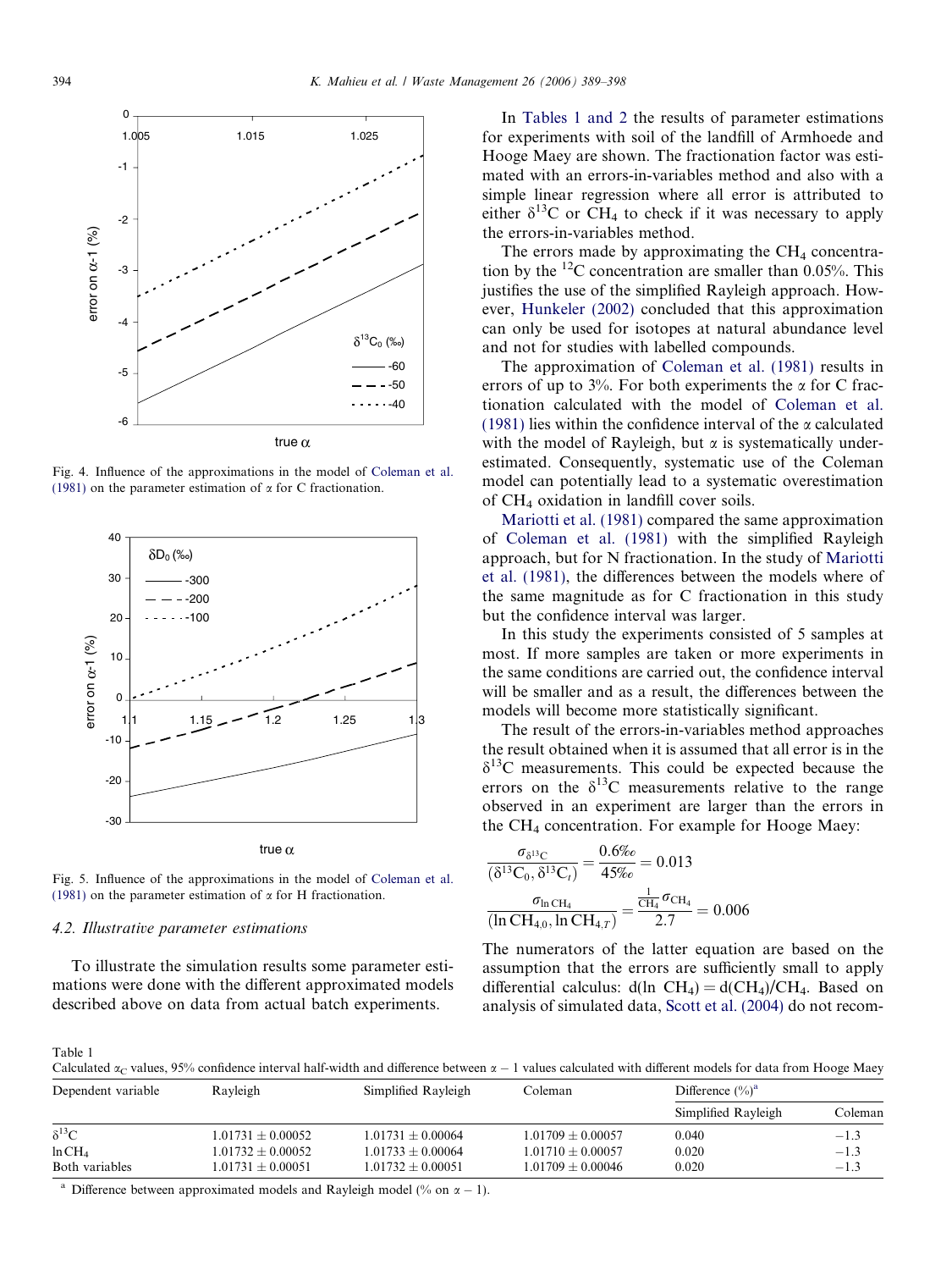| Dependent variable | Rayleigh            | Simplified Rayleigh | Coleman             | Difference $(\% )^a$ |         |
|--------------------|---------------------|---------------------|---------------------|----------------------|---------|
|                    |                     |                     |                     | Simplified Rayleigh  | Coleman |
| $\delta^{13}C$     | $1.0189 \pm 0.0018$ | $1.0189 + 0.0020$   | $1.0184 + 0.0019$   | 0.023                | $-3.0$  |
| ln CH <sub>4</sub> | $0.0190 \pm 0.0020$ | $1.0190 \pm 0.0020$ | $1.0184 \pm 0.0019$ | 0.021                | $-3.0$  |
| Both variables     | $0.0189 \pm 0.0019$ | $1.0189 + 0.0019$   | $1.0184 \pm 0.0018$ | 0.020                | $-3.0$  |

Calculated  $\alpha_C$  values, 95% confidence interval half-width and difference between  $\alpha = 1$  values calculated with different models for data from Lochem

Difference between approximated models and Rayleigh model (% on  $\alpha - 1$ ).

mend the errors-in-variables method. However, the analysis of [Scott et al. \(2004\)](#page-9-0) corresponds to making assumptions on the values of  $\sigma_{\delta^{13}C}$  and  $\sigma_{CH_4}$  (e.g.  $\sigma_{\delta^{13}C} = \sigma_{CH_4}$  or  $\sigma_{\delta^{13}C}^2 \sigma_{\text{CH}_4}^2 = \sum (\delta^{13}C - \overline{\delta^{13}C})^2 / \sum (\text{CH}_4 - \overline{\text{CH}_4})^2$ , whereas our analysis is based on independent measurements of  $\sigma_{\delta^{13}C}$  and  $\sigma_{CH_4}$ . When independent measurements of  $\sigma_{\delta^{13}C}$ and  $\sigma_{\text{CH}_4}$  are available, the errors-in-variables method is the preferred method.

For the dataset of Hooge Maey and Lochem, the difference between the fractionation factor when all error is associated with  $\delta^{13}$ C and the assumption that all error is in ln CH<sub>4</sub> is small (<0.1% based on  $\alpha - 1$ ) but larger than the difference between the simplified Rayleigh approach and the exact Rayleigh equation. In this case it is better to apply an errors-in-variables method or to assign all error to the  $\delta^{13}$ C measurements even if only the simplified Rayleigh approach is used.

The fractionation factors of two datasets with  $\delta$ D mea-surements from [Coleman et al. \(1981\), Snover and Quay](#page-8-0) [\(2000\)](#page-8-0) were also recalculated. The measurement errors of the dataset of [Coleman et al. \(1981\)](#page-8-0) were unknown so the error in variables method could not be applied to these data. In Tables 3 and 4 only the two simple regression methods are shown. From the data of [Snover and Quay](#page-9-0) [\(2000\)](#page-9-0), a must be calculated analytically because only

two isotope measurements were performed [\(Table 5\)](#page-7-0). [Snover and Quay \(2000\)](#page-9-0) repeated the experiments several times so the fractionation factors in [Table 5](#page-7-0) are mean values.

The approximation of [Coleman et al. \(1981\)](#page-8-0) gives larger errors for H fractionation than for C fractionation, which is consistent with the simulation experiments. The differences between the approximation of [Coleman et al. \(1981\)](#page-8-0) and the exact Rayleigh model are up to 15% (Tables 3–5), which is unacceptable for a good quantification of isotope fractionation. Again the fractionation factor calculated with the simplified Rayleigh approach is close to the one calculated with the original Rayleigh model.

For the experiments of [Coleman et al. \(1981\), Snover](#page-8-0) [and Quay \(2000\)](#page-8-0), the difference between assuming all error in ln CH<sub>4</sub> or in the  $\delta^{13}$ C measurements is small like in parameter estimates for Hooge Maey and Lochem ([Tables](#page-5-0) [1 and 2](#page-5-0)).

Note that the confidence interval for the dataset of Coleman with culture A at 26  $\mathrm{^{\circ}C}$  is very large (see Table 4). In this experiment only three points were plotted in the graphs of [Coleman et al. \(1981\),](#page-8-0) which is not sufficient to accurately estimate the error of a.

The consequences of the errors in the approximations for the quantification of  $CH<sub>4</sub>$  oxidation can be calculated

Table 3

Table 2

Calculated  $\alpha_C$  values and 95% confidence interval half-width with different models for data from [Coleman et al. \(1981\)](#page-8-0)

| Sample                    | Dependent variable | Rayleigh            | Simplified Rayleigh | Coleman             | Difference $(\%)^a$ |         |
|---------------------------|--------------------|---------------------|---------------------|---------------------|---------------------|---------|
|                           |                    |                     |                     |                     | Simplified Rayleigh | Coleman |
| A 26 $\mathrm{^{\circ}C}$ | $\delta^{13}$ C    | $1.0243 + 0.0012$   | $1.0243 + 0.0014$   | $1.0239 + 0.0014$   | 0.053               | $-1.4$  |
|                           | ln CH <sub>4</sub> | $1.0243 + 0.0013$   | $1.0243 + 0.0014$   | $1.0240 + 0.0014$   | 0.027               | $-1.4$  |
| B 11.5 $\degree$ C        | $\delta^{13}$ C    | $1.01322 + 0.00033$ | $1.01322 + 0.00053$ | $1.01283 + 0.00054$ | 0.022               | $-3.0$  |
|                           | ln CH <sub>4</sub> | $1.01323 + 0.00034$ | $1.01323 + 0.00053$ | $1.01284 + 0.00054$ | 0.014               | $-2.9$  |

<sup>a</sup> Difference between approximated models and Rayleigh model (% on  $\alpha - 1$ ).

Table 4

| Calculated $\alpha_D$ values and 95% confidence interval half-width with different models for data from Coleman et al. (1981) |  |
|-------------------------------------------------------------------------------------------------------------------------------|--|
|-------------------------------------------------------------------------------------------------------------------------------|--|

| Dependent variable | Rayleigh          | Simplified Rayleigh | Coleman             | Difference $(\%)^a$ |         |
|--------------------|-------------------|---------------------|---------------------|---------------------|---------|
|                    |                   |                     |                     | Simplified Rayleigh | Coleman |
| $\delta^{13}C$     | $1.33 + 0.18$     | $1.33 \pm 0.18$     | $1.281 \pm 0.033$   | 0.38                | $-15$   |
| ln CH <sub>4</sub> | $1.33 + 0.44$     | $1.33 + 0.18$       | $1.281 + 0.033$     | 0.0045              | $-15$   |
| $\delta^{13}C$     | $1.1404 + 0.0074$ | $1.141 + 0.012$     | $1.1230 + 0.0075$   | 0.40                | $-12$   |
| ln CH <sub>4</sub> | $1.1413 + 0.0087$ | $1.141 + 0.012$     | $1.1232 + 0.0075$   | 0.0018              | $-13$   |
| $\delta^{13}C$     | $.305 + 0.019$    | $1.307 + 0.025$     | $1.2687 + 0.0063$   | 0.77                | $-12$   |
| ln CH <sub>4</sub> | $.308 \pm 0.022$  | $1.308 \pm 0.025$   | $1.2687 \pm 0.0063$ | 0.0041              | $-13$   |
|                    |                   |                     |                     |                     |         |

<sup>a</sup> Difference between approximated models and Rayleigh model (% on  $\alpha - 1$ ).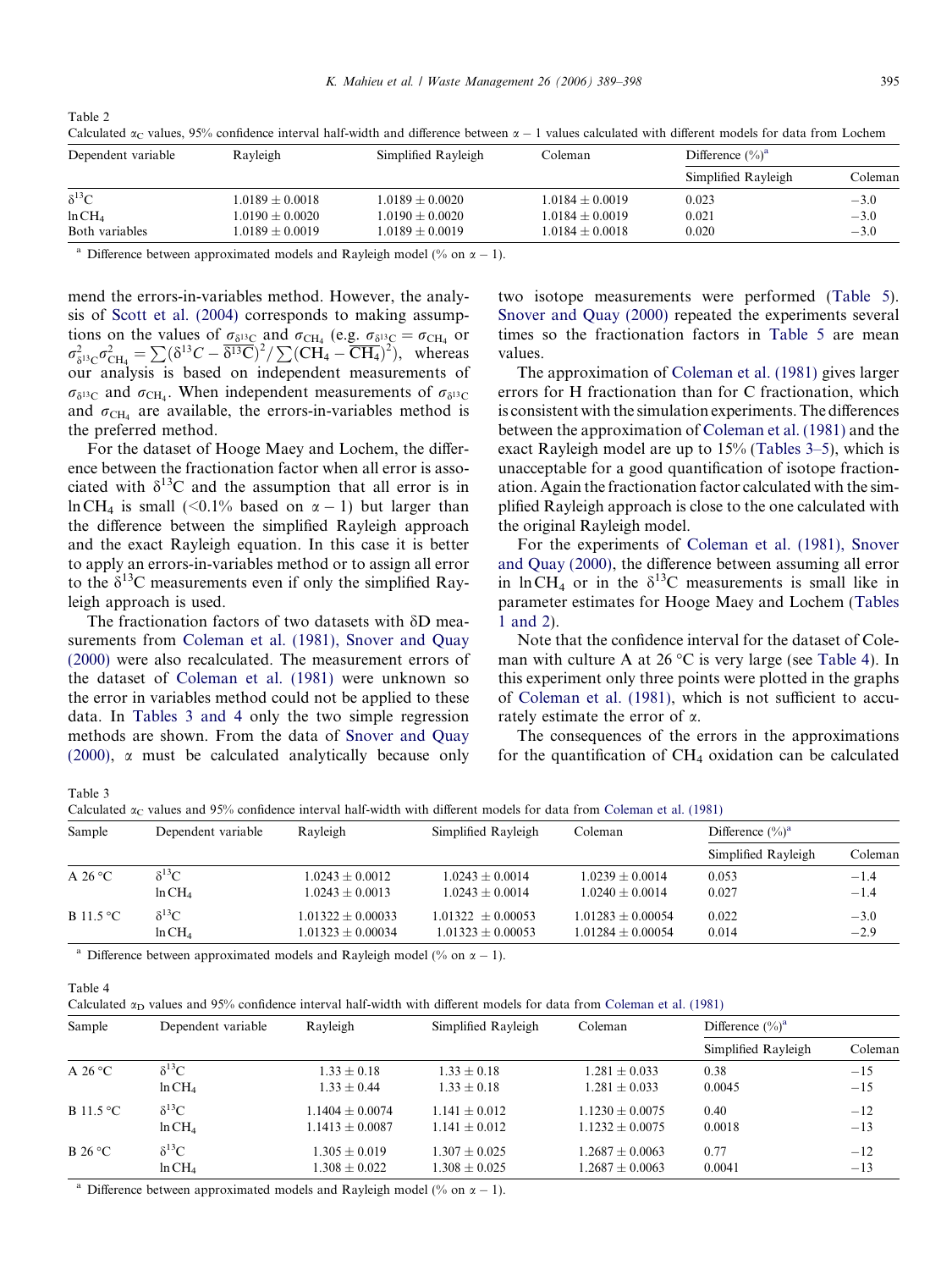<span id="page-7-0"></span>

| ۰. |  | c |  |
|----|--|---|--|
|----|--|---|--|

Calculated  $\alpha_C$  and  $\alpha_D$  values and 95% confidence interval half-width with different models for data from Snover and Ouay (2000)

| Sample           | Rayleigh            | Simplified Rayleigh | Coleman             | Difference $(\% )^a$ |         |
|------------------|---------------------|---------------------|---------------------|----------------------|---------|
|                  |                     |                     |                     | Simplified Rayleigh  | Coleman |
| WSU site 1       |                     |                     |                     |                      |         |
| $\alpha_{\rm C}$ | $1.0162 + 0.0040$   | $1.0162 + 0.0040$   | $1.0155 + 0.0038$   | 0.017                | $-4.4$  |
| $\alpha_{\rm D}$ | $1.088 + 0.010$     | $1.088 + 0.010$     | $1.0807 + 0.0080$   | 0.0013               | $-7.8$  |
| WSU site 2       |                     |                     |                     |                      |         |
| $\alpha_C$       | $1.0174 + 0.0046$   | $1.0174 + 0.0046$   | $1.0167 + 0.0044$   | 0.019                | $-4.3$  |
| $\alpha_{\rm D}$ | $1.125 + 0.013$     | $1.125 + 0.013$     | $1.117 + 0.015$     | 0.018                | $-6.3$  |
| ARB              |                     |                     |                     |                      |         |
| $\alpha_C$       | $1.01786 + 0.00019$ | $1.01786 + 0.00019$ | $1.01709 + 0.00014$ | 0.019                | $-4.3$  |
| $\alpha_{\rm D}$ | $1.069 \pm 0.010$   | $1.069 \pm 0.010$   | $1.064 \pm 0.010$   | 0.0010               | $-7.7$  |

<sup>a</sup> Difference between approximated models and Rayleigh model (% on  $\alpha - 1$ ).

with Eq. [\(2\)](#page-1-0). If  $\alpha_{trans} = 1$ , the relative error in the estimated CH4 oxidation percentage will be the same as the relative difference given in [Tables 1 and 2](#page-5-0).

However, if  $\alpha_{trans} = 1.01$ , which is realistic following [De](#page-8-0) [Visscher et al. \(2004\)](#page-8-0), the relevant error is the relative error of  $\alpha$  – 1.01, which will be more than two times the relative error of  $\alpha - 1$  when C fractionation is used for the determination. So even for C fractionation the Coleman model can lead to unacceptable inaccuracies in the determination of  $\alpha$ .

One could argue that even an error of  $20\%$  on CH<sub>4</sub> oxidation estimates is acceptable, given the fact that the natural variability of landfill gas fluxes and CH<sub>4</sub> oxidation is usually greater than 20%. However, the errors reported here are systematic. Unlike the random variation encountered in ecosystem gas exchange measurements, systematic errors due to incorrect data analysis do not diminish by averaging large numbers of measurements.

## 4.3. The validity of the simplified Rayleigh approach

In all of the examples discussed so far the simplified Rayleigh approach turned out to be a valid method for  $\alpha$  determination. It would be useful to test the range of validity of this approach when labelled compounds  $(CH<sub>4</sub>$  or others) are used. A set of simulations similar to the ones discussed in Sec-tion [4.1.1](#page-4-0). was performed with varying values of  $R_{\rm st}$ ,  $\alpha$ ,  $\delta I_0$  $(I = isotope)$  and the concentration range of the degrading compound in the batch experiment. For each simulation,  $\alpha$ was calculated with the simplified Rayleigh approach, and compared with the set value. Two general observations were made. First, the concentration range had a limited influence on the error on  $\alpha$ . The error increased with increasing concentration range (i.e., with decreasing final concentration). All further calculations were based on a final concentration of 1/16 of the initial concentration, consistent with the approach in Section [3.5](#page-4-0). As most experiments described in the literature used a more narrow concentration span, we consider this to be a worst-case scenario. Second, it was observed that the error on  $\alpha$  was independent of  $R_{\rm st}$  if the initial heavy isotope fraction,  $F%$  (expressed as % of total compound), was kept constant. The maximum value of  $F\%$  to obtain a set error of  $\varepsilon$ % (expressed as % of  $\alpha - 1$ ) was determined. Fig. 6 shows the maximum allowable value of  $F\%$  as a function of  $\alpha - 1$ , to stay within a set value of  $\varepsilon$ %. The range of validity of the simplified Rayleigh approach is strongly dependent on  $\alpha$ . In strongly fractionating systems even a limited amount of labelled compound can lead to errors of 1% or more, whereas the simplified Rayleigh approach is always valid in weakly fractionating systems. As a rule, the error expressed as % of  $(\alpha - 1)$  never exceeds  $100(\alpha - 1)$ . In Fig. 6 it can be observed that a change of  $\varepsilon$ % leads to a vertical displacement of the curve. From this the following empirical relationship for the calculation of F% was developed:

$$
\ln(F\%) = \ln(\varepsilon\%) - 0.756337 - 1.4352 \ln(\alpha - 1) - 0.084315(\ln(\alpha - 1))^{2} - 0.00542(\ln(\alpha - 1))^{3}
$$
\n(20)

Using Eq. (20) the necessity to use the exact Raleigh approach can be determined for any given batch system based on any given isotope.



Fig. 6. Maximum allowable initial heavy isotope percentage  $(\%F)$  in a labelled batch fractionation experiment versus  $\alpha - 1$  for different values of the allowable error (expressed as % of  $\alpha - 1$ ).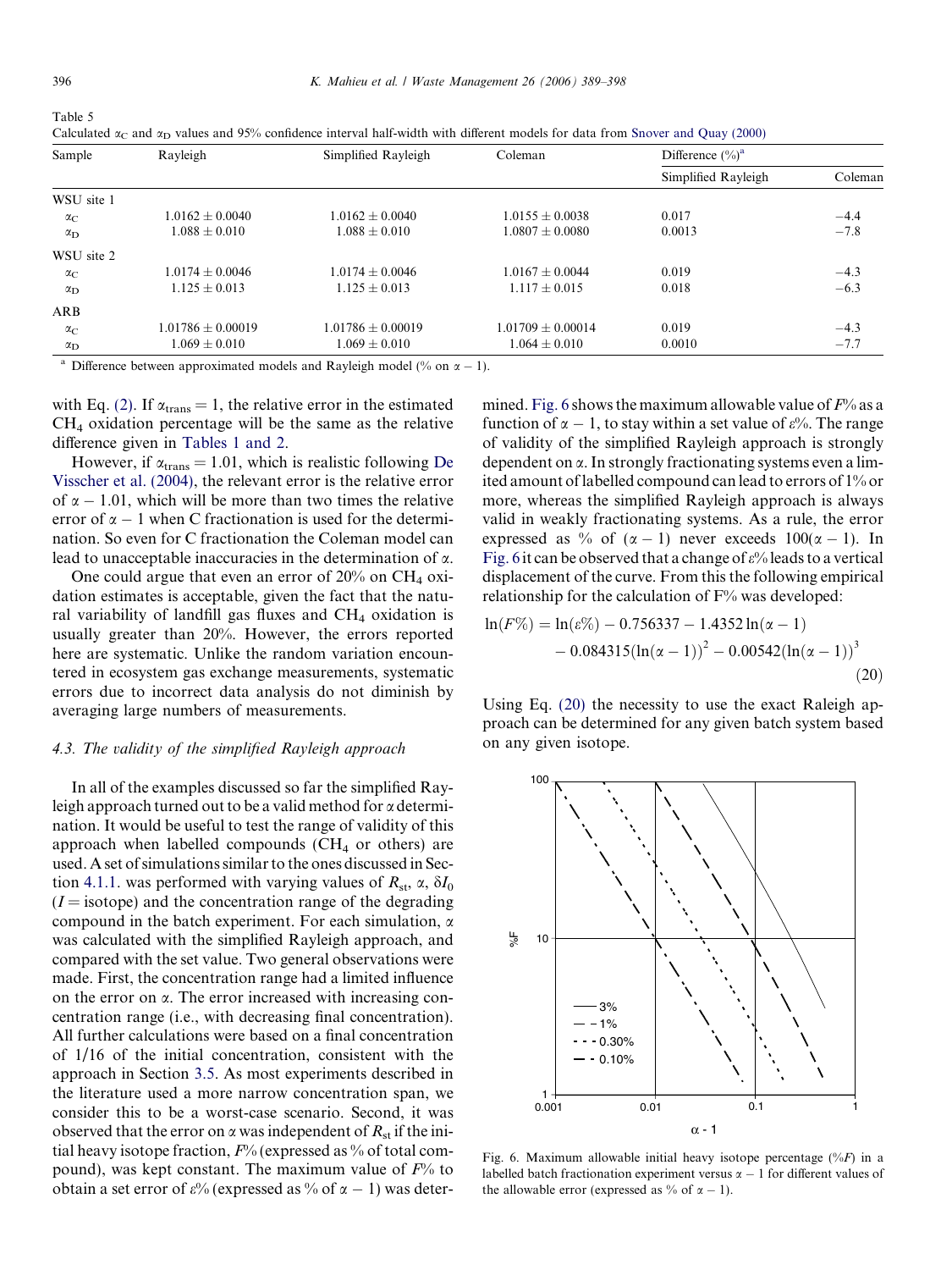## <span id="page-8-0"></span>5. Conclusions

In this study the original model of Rayleigh for determining the fractionation factor  $\alpha$  of methane oxidation was compared with the two most common approximations, the simplified Rayleigh approach and the Coleman method.

The differences caused by the simplified Rayleigh approach are small (<0.05% for C, <0.006% for H), so this approach can be considered valid when the experiment is performed with unlabeled methane. However, the further simplifications made by Coleman et al. (1981) led to large errors, especially for H fractionation (up to 5% for C, up to 20% for H).

Simulation results ([Figs. 2–5](#page-4-0)) were confirmed with experimental data [\(Tables 1–4](#page-5-0)).When errors are assigned to both variables, the difference with the assumption that all error is in the CH<sub>4</sub> concentration is small  $(\leq 0.1\%)$  but can be larger than the error made by the simplified Rayleigh approach.

The advantage of the equation of Coleman et al. (1981) and the simplified Rayleigh approach is that  $\alpha$  can be estimated by simple linear regression. However, nowadays it is perfectly feasible to use non-linear parameter estimation. In the case of labelled systems, this is especially important when the fractionation is strong. In contrast, the simplified Rayleigh approach is always valid when fractionation is weak.

## Appendix A

This Appendix outlines the solution of the differential equation:

 $\frac{d^{13}C}{d^{12}C} = \frac{k_{13}}{k_{12}} \cdot \frac{^{13}C}{^{12}C}$  $\frac{12}{12}$  (3)

Introducing,  $\alpha = \frac{k_{12}}{k_{13}}$ , and rearranging leads to:

$$
\alpha \frac{d^{13}C}{^{13}C} = \frac{d^{12}C}{^{12}C}
$$

If  $\alpha$  is constant, both sides of the equation can be integrated from initial concentration <sup>*i*</sup>C<sub>0</sub> (*i* = 12, 13) to final concentration  ${}^{i}C$ :

$$
\alpha \ln \left( \frac{^{13}C}{^{13}C_0} \right) = \ln \left( \frac{^{12}C}{^{12}C_0} \right)
$$

Taking the exponential of both sides, and rearranging, leads to:

$$
\frac{{}^{13}C/{}^{12}C}{{}^{13}C_0/{}^{12}C_0} = \left(\frac{{}^{12}C}{{}^{12}C_0}\right)^{\frac{1-x}{\alpha}}
$$
(4)

# References

Ambus, P., Andersen, B.L., Kemner, M., Sørensen, B., Wille, J., 2002. Natural carbon isotopes used to study methane consumption and production in soil. Isotopes in Environmental and Health Studies 38, 149–157.

- Barker, J.F., Fritz, P., 1981. Carbon isotope fractionation during microbial methane oxidation. Nature 293, 289–291.
- Barlaz, M.A., Green, R., Chanton, J.P., Goldsmith, C.D., Hater, G.R., 2004. Evaluation of a biologically active cover for mitigation of landfill gas emissions. Environmental Science and Technology 38, 4891–4899.
- Bergamaschi, P., Lubina, C., Königstedt, R., Fischer, H., Veltkamp, A.C., Zwaagstra, O., 1998. Stable isotopic signatures ( $\delta^{13}C$ ,  $\delta D$ ) of methane from European landfill sites. Journal of Geophysical Research 103D, 8251–8265.
- Blair, N., Leu, A., Munoz, E., Olson, J., Kwong, E., Des Marais, D., 1985. Carbon isotopic fractionation in heterotrophic microbial metabolism. Applied and Environmental Microbiology 50, 996–1001.
- Börjesson, G., Chanton, J., Svensson, B.H., 2001. Methane oxidation in two Swedisch landfill covers measured with carbon-13 to carbon-12 isotope ratios. Journal of Environmental Quality 30, 369–376.
- Chanton, J., Liptay, K., 2000. Seasonal variation in methane oxidation in a landfill cover soil as determined by an in situ stable isotope technique. Global Biogeochemical Cycles 14, 51–60.
- Chanton, J.P., Rutkowski, C.M., Mosher, B., 1999. Quantifying methane oxidation from landfills using stable isotope analysis of downwind plumes. Environmental Science and Technology 33, 3755–3760.
- Christophersen, M., Holst, H., Kjeldsen, P., Chanton, J., 2001. Lateral gas transport in a soil adjacent to an old landfill: Factors governing emission and methane oxidation. Waste Management and Research 19, 126–143.
- Coleman, D.D., Risatti, J.B., Schoell, M., 1981. Fractionation of carbon and hydrogen isotopes by methane-oxidizing bacteria. Geochimica et Cosmochimica Acta 45, 1033–1037.
- Czepiel, P.M., Mosher, B., Crill, P.M., Harriss, R.C., 1996. Quantifying the effect of oxidation on landfill methane emissions. Journal of Geophysical Research 101D, 16721–16729.
- De Visscher, A., De Pourcq, I., Chanton, J., 2004. Isotope fractionation effects by diffusion and methane oxidation in landfill cover soils. Journal of Geophysical Research 109, D18111. doi:[10.1029/](http://dx.doi.org/10.1029/2004JD004857) [2004JD004857.](http://dx.doi.org/10.1029/2004JD004857)
- Dochain, D., Vanrolleghem, P.A., 2001. Dynamical Modeling and Estimation in Wastewater Treatment Processes. IWA publishing, London.
- Happell, J.D., Chanton, J.P., Whiting, G.J., Showers, W.J., 1993. Stable isotopes as tracers of methane dynamics in everglades marshes with and without active populations of methane oxidizing bacteria. Journal of Geophysical Research 98D, 14771–14782.
- Hunkeler, D., 2002. Quantification of isotope fractionation in experiments with deuterium-labeled substrate. Applied Environmental Microbiology 68, 5205–5207.
- IPCC, 2001. Climate Change 2001: The Scientific Basis. Contribution of Working Group I to the Third Assessment Report of the Intergovernmental Panel on Climate Change. Cambridge University Press, United Kingdom and New York.
- King, S.L., Quay, P.D., Lansdown, J.M., 1989. The <sup>13</sup>C/<sup>12</sup>C kinetic isotope effect for soil oxidation of methane at ambient atmospheric concentrations. Journal of Geophysical Research 94, 18273–18277.
- Lelieveld, J., Crutzen, P.J., Dentener, F.J., 1998. Changing concentration, lifetime and climate forcing of atmospheric methane. Tellus 50B, 128– 150.
- Liptay, K., Chanton, J., Czepiel, P., Mosher, P., 1998. Use of stable isotopes to determine methane oxidation in landfill cover soils. Journal of Geophysical Research 103, 8243–8250.
- Mariotti, J.C., Germon, J.C., Hubert, P., Kaiser, P., Letolle, R., Tardieux, A., Tardieux, P., 1981. Experimental determination of nitrogen kinetic isotope fractionation: some principles; illustration for the denitrification and nitrification processes. Plant and Soil 62, 413–430.
- Miller, L.G., Kalin, R.M., McCauley, S.E., Hamilton, J.T.G., Harper, D.B., Millet, D.B., Oremland, R.S., Goldstein, A.H., 2001. Large